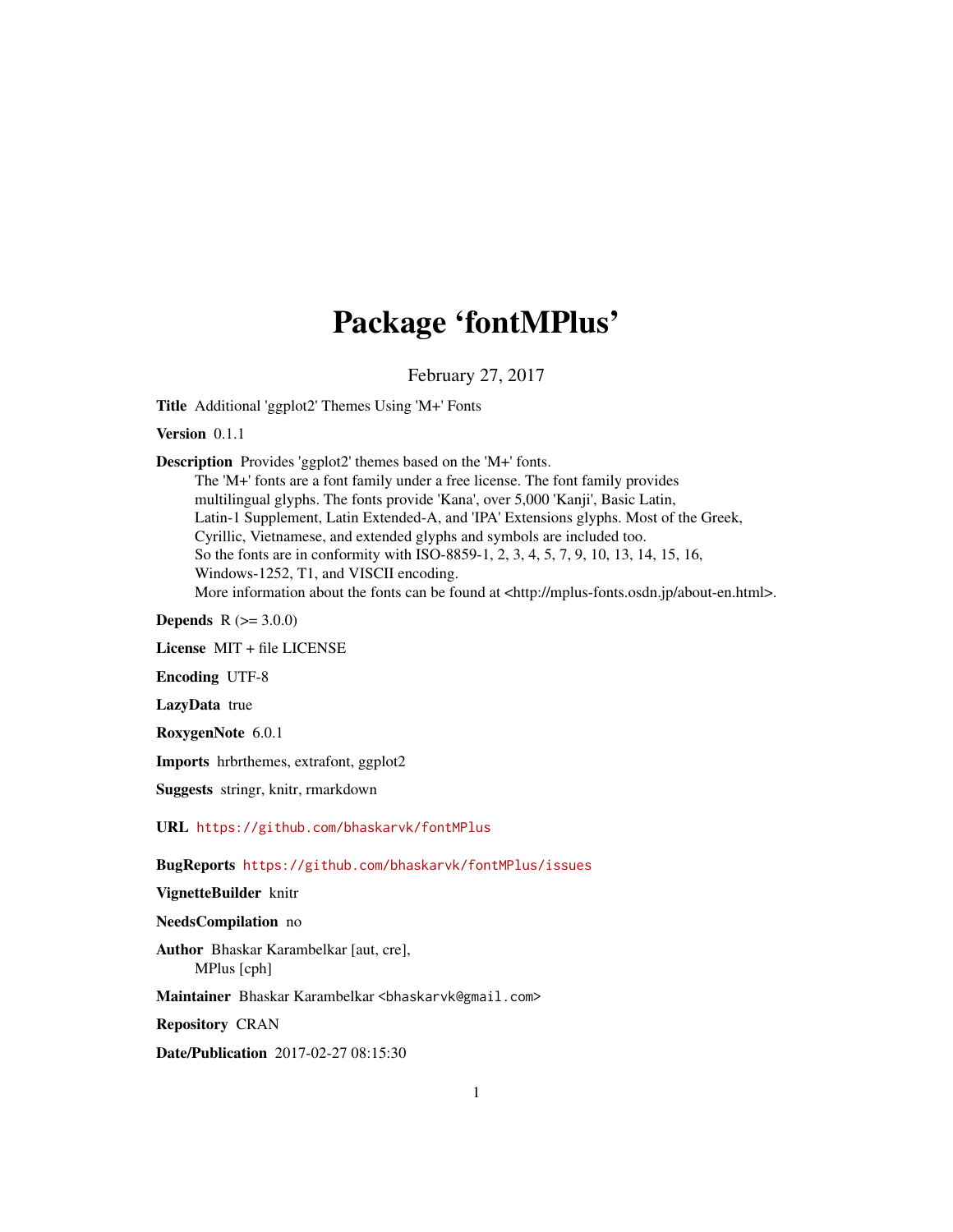# <span id="page-1-0"></span>R topics documented:

| Index | 16 |
|-------|----|
|       |    |
|       |    |
|       |    |
|       |    |
|       |    |
|       |    |
|       |    |
|       |    |
|       |    |
|       |    |
|       |    |

fontMPlus *Additional ggplot2 themes using M+ fonts.*

# Description

This is an add-on pacakge for [hrbrthemes](#page-0-0) pacakge. It provides seven ggplot2 themes based on [M+](http://mplus-fonts.osdn.jp/about-en.html) fonts.

# M+ FONTS

The M+ FONTS are a font family under the Free license. You can use, copy, and distribute them, with or without modification, either commercially or noncommercially. The font family provides multilingual glyphs. The fonts provide Kana, over 5,000 Kanji, Basic Latin, Latin-1 Supplement, Latin Extended-A, and IPA Extensions glyphs. Most of the Greek, Cyrillic, Vietnamese, and extended glyphs and symbols are included too. So the fonts are in conformity with ISO-8859-1, 2, 3, 4, 5, 7, 9, 10, 13, 14, 15, 16, Windows-1252, T1, and VISCII encoding.

# One-time setup

Before using this theme you need to call [import\\_mplus\(](#page-2-1)) which will import the M+ fonts in your [extrafont](#page-0-0) database. Only basic Latin glyph fonts are provided with this package, but you can download and install complete glpyh sets including Kana/Kanji glyphs using the 'font\_dir' argument. After this you will also need to install the M+ fonts in the directory mentioned in the output #' of [import\\_mplus\(](#page-2-1)) as per your operating system's way of installing fonts.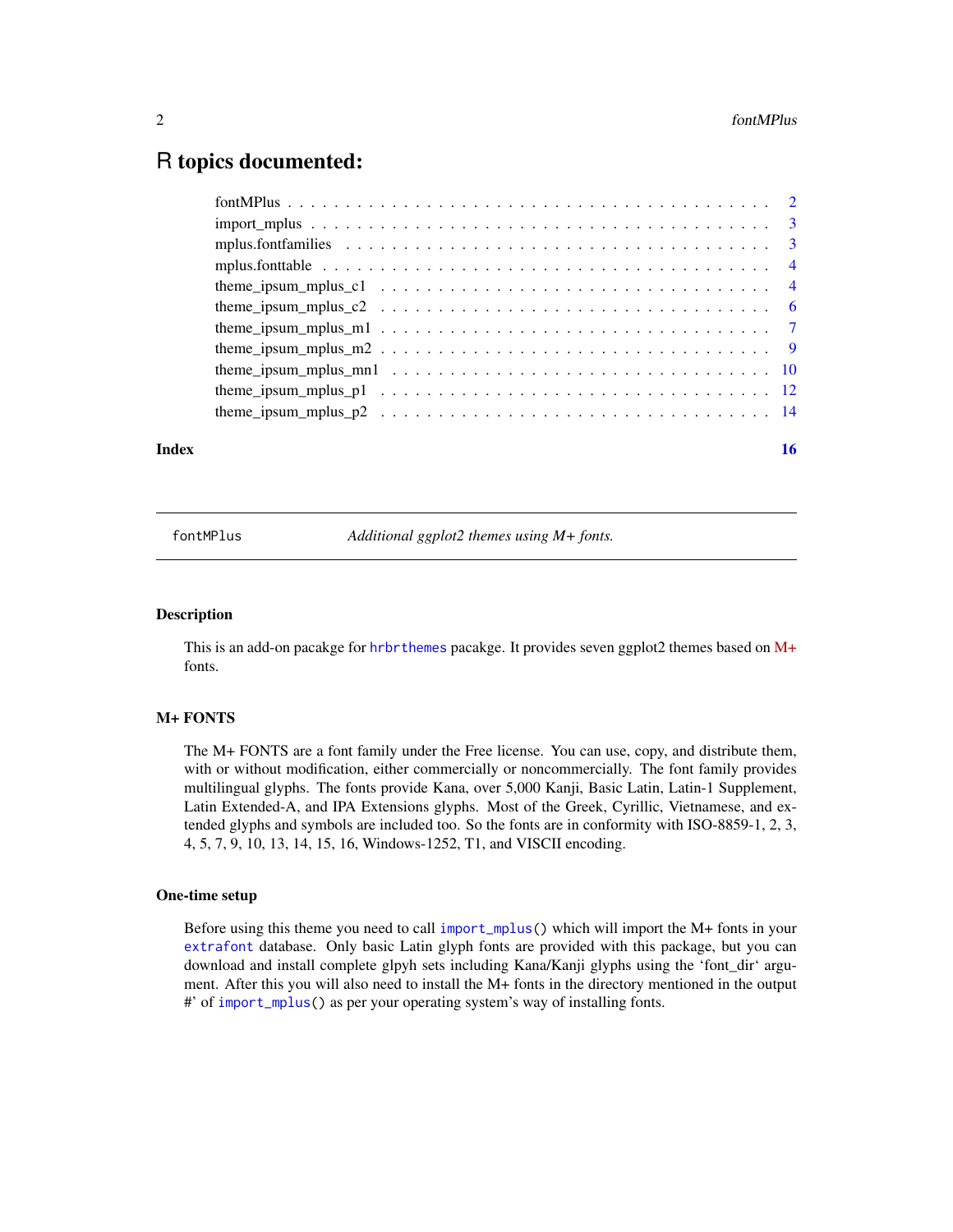<span id="page-2-1"></span><span id="page-2-0"></span>

# Description

Import MPlus font for use in hrbrthemes

# Usage

```
import_mplus(font_dir = system.file("fonts", "mplus", package = "fontMPlus"))
```
#### Arguments

font\_dir Location of M+ TTF fonts. This package includes only basic Latin glyph fonts. If you need multilingual glyphs including Kana/Kanji glyphs, download and extract complete M+ fonts from [http://mplus-fonts.osdn.jp/about-en.](http://mplus-fonts.osdn.jp/about-en.html) [html](http://mplus-fonts.osdn.jp/about-en.html) and pass the directory name where you have extracted the fonts.

# Note

This will take care of ensuring PDF/PostScript usage. The location of the font directory is displayed after the base import is complete. It is highly recommended that you install them on your system the same way you would any other font you wish to use in other programs.

mplus.fontfamilies *M+ Font Families*

# Description

Convenient List of font families in M+ fonts. You can use this to pass family name options to any one of the seven themes provided by this package.

#### Usage

```
mplus.fontfamilies
```
# Format

list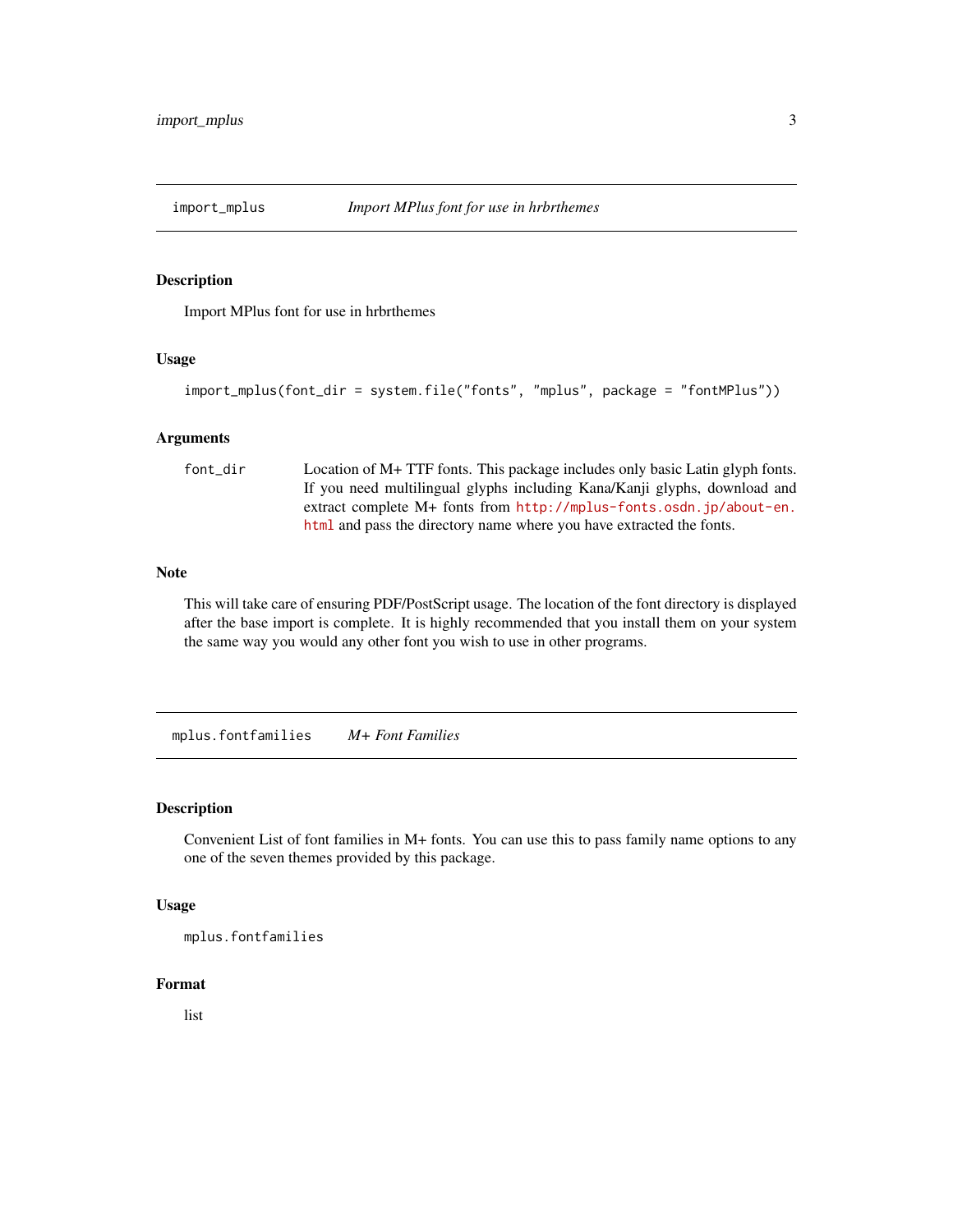<span id="page-3-0"></span>mplus.fonttable *M+ Font Table*

# Description

fonttable of M+ fonts. Not intended for general use.

#### Usage

mplus.fonttable

# Format

data.frame

theme\_ipsum\_mplus\_c1 *ggplot2 theme based on M+ C Type1 fonts.*

# Description

[M+ C Type 1](http://mplus-fonts.osdn.jp/design.html#mplus_c1) fonts are a combination of fixed-fullwidth M+ Type-1 for Japanese and proportional M+ C Type-1 for alphabets.

# Usage

```
theme_ipsum_mplus_c1(base_family = mplus.fontfamilies$`1c`,
 plot_title_family = mplus.fontfamilies$`1c-bold`,
  subtitle_family = mplus.fontfamilies$`1c-medium`,
  strip_text_family = mplus.fontfamilies$`1c-regular`,
  caption_family = mplus.fontfamilies$`1c-light`,
  axis_title_family = mplus.fontfamilies$`1c-light`, ...)
```

```
base_family base font family and size
plot_title_family
                  plot title family, face, size and margi
subtitle_family
                  plot subtitle family, face and size
strip_text_family
                  facet label font family, face and size
caption_family plot caption family, face, size and margin
axis_title_family
                  axis title font family, face and size
```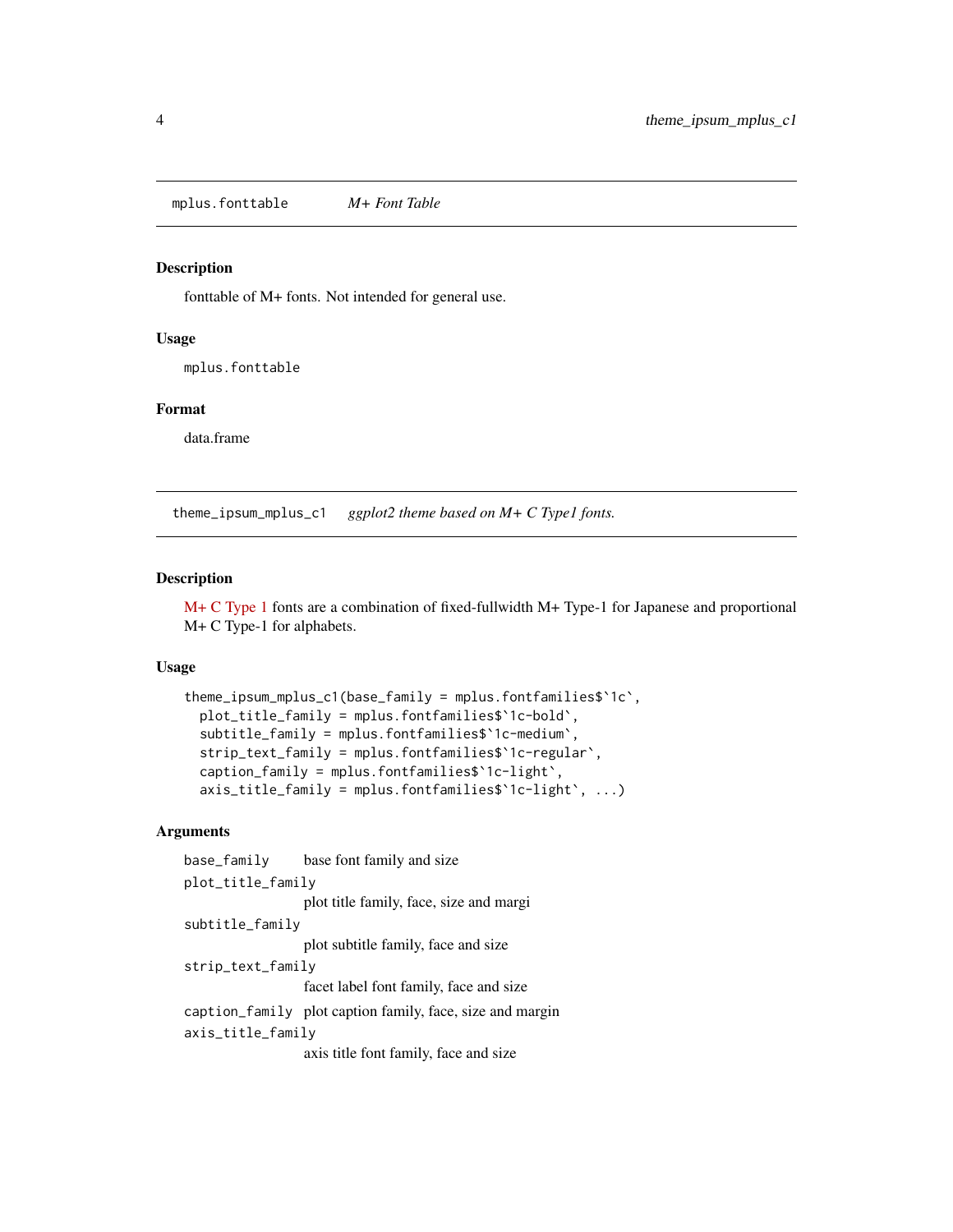<span id="page-4-0"></span>... Arguments passed on to hrbrthemes::theme\_ipsum base size base font family and size plot\_title\_face plot title family, face, size and margi plot\_title\_size plot title family, face, size and margi plot\_title\_margin plot title family, face, size and margi subtitle family plot subtitle family, face and size subtitle\_face plot subtitle family, face and size subtitle\_size plot subtitle family, face and size subtitle\_margin plot subtitle margin bottom (single numeric value) strip\_text\_face facet label font family, face and size strip\_text\_size facet label font family, face and size caption\_face plot caption family, face, size and margin caption size plot caption family, face, size and margin caption\_margin plot caption family, face, size and margin axis\_title\_face axis title font family, face and size axis title size axis title font family, face and size axis\_title\_just axis title font justification, one of [blmcrt] plot\_margin plot margin (specify with [ggplot2::margin\)](#page-0-0) **grid** panel grid (TRUE, FALSE, or a combination of  $X$ ,  $X$ ,  $Y$ ,  $Y$ ) axis add x or y axes? TRUE, FALSE, "xy" ticks ticks if TRUE add ticks

#### Why Arial Narrow?

First and foremost, Arial Narrow is generally installed by default or readily available on any modern system, so it's "free"-ish; plus, it is a condensed font with solid default kerning pairs and geometric numbers.

#### Building upon theme\_ipsum

The function is setup in such a way that you can customize your own one by just wrapping the call and changing the parameters. See source for examples.

# Gotchas

There are distinctions between font names and various devices. Names that work for display graphics devices and bitmap ones such as png may not work well for PostScript or PDF ones. You may need two versions of a font-based theme function for them to work in a particular situation. This situation usually only arises when using a newer font with many weights but somewhat irregular internal font name patterns.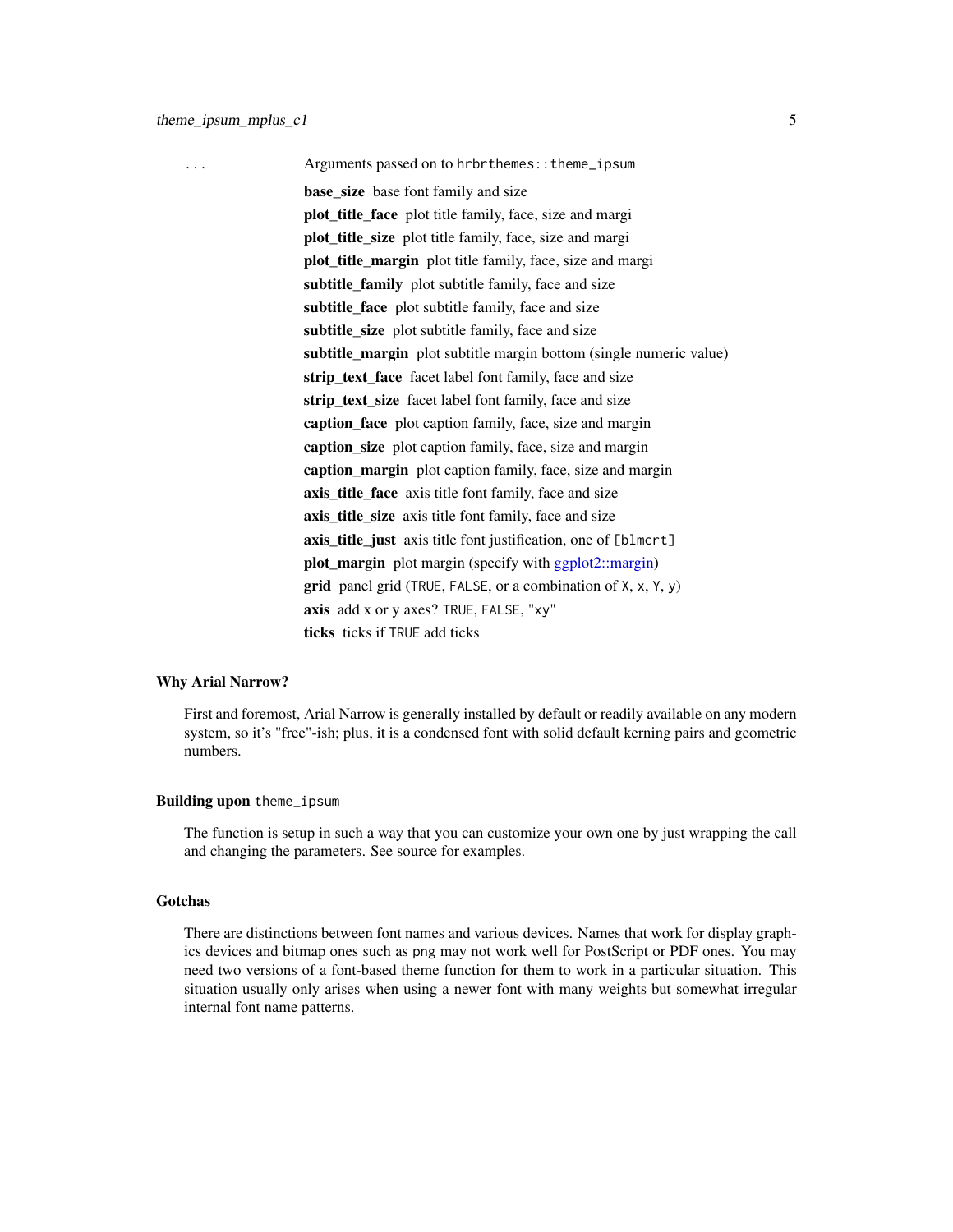<span id="page-5-0"></span>theme\_ipsum\_mplus\_c2 *ggplot2 theme based on M+ C Type2 fonts.*

# Description

[M+ C Type 2](http://mplus-fonts.osdn.jp/design.html#mplus_c2) fonts are a combination of fixed-fullwidth M+ Type-2 for Japanese and proportional M+ C Type-2 for alphabets.

# Usage

```
theme_ipsum_mplus_c2(base_family = mplus.fontfamilies$`2c`,
 plot_title_family = mplus.fontfamilies$`2c-bold`,
 subtitle_family = mplus.fontfamilies$`2c-medium`,
 strip_text_family = mplus.fontfamilies$`2c-regular`,
 caption_family = mplus.fontfamilies$`2c-light`,
 axis_title_family = mplus.fontfamilies$`2c-light`, ...)
```

|                   | base_family base font family and size                              |
|-------------------|--------------------------------------------------------------------|
| plot_title_family |                                                                    |
|                   | plot title family, face, size and margi                            |
| subtitle_family   |                                                                    |
|                   | plot subtitle family, face and size                                |
| strip_text_family |                                                                    |
|                   | facet label font family, face and size                             |
|                   | caption_family plot caption family, face, size and margin          |
| axis_title_family |                                                                    |
|                   | axis title font family, face and size                              |
| $\cdots$          | Arguments passed on to hrbrthemes:: theme_ipsum                    |
|                   | <b>base_size</b> base font family and size                         |
|                   | <b>plot_title_face</b> plot title family, face, size and margi     |
|                   | <b>plot_title_size</b> plot title family, face, size and margi     |
|                   | plot_title_margin plot title family, face, size and margi          |
|                   | subtitle_family plot subtitle family, face and size                |
|                   | subtitle_face plot subtitle family, face and size                  |
|                   | subtitle_size plot subtitle family, face and size                  |
|                   | subtitle_margin plot subtitle margin bottom (single numeric value) |
|                   | strip_text_face facet label font family, face and size             |
|                   | strip_text_size facet label font family, face and size             |
|                   | caption_face plot caption family, face, size and margin            |
|                   | caption_size plot caption family, face, size and margin            |
|                   | caption_margin plot caption family, face, size and margin          |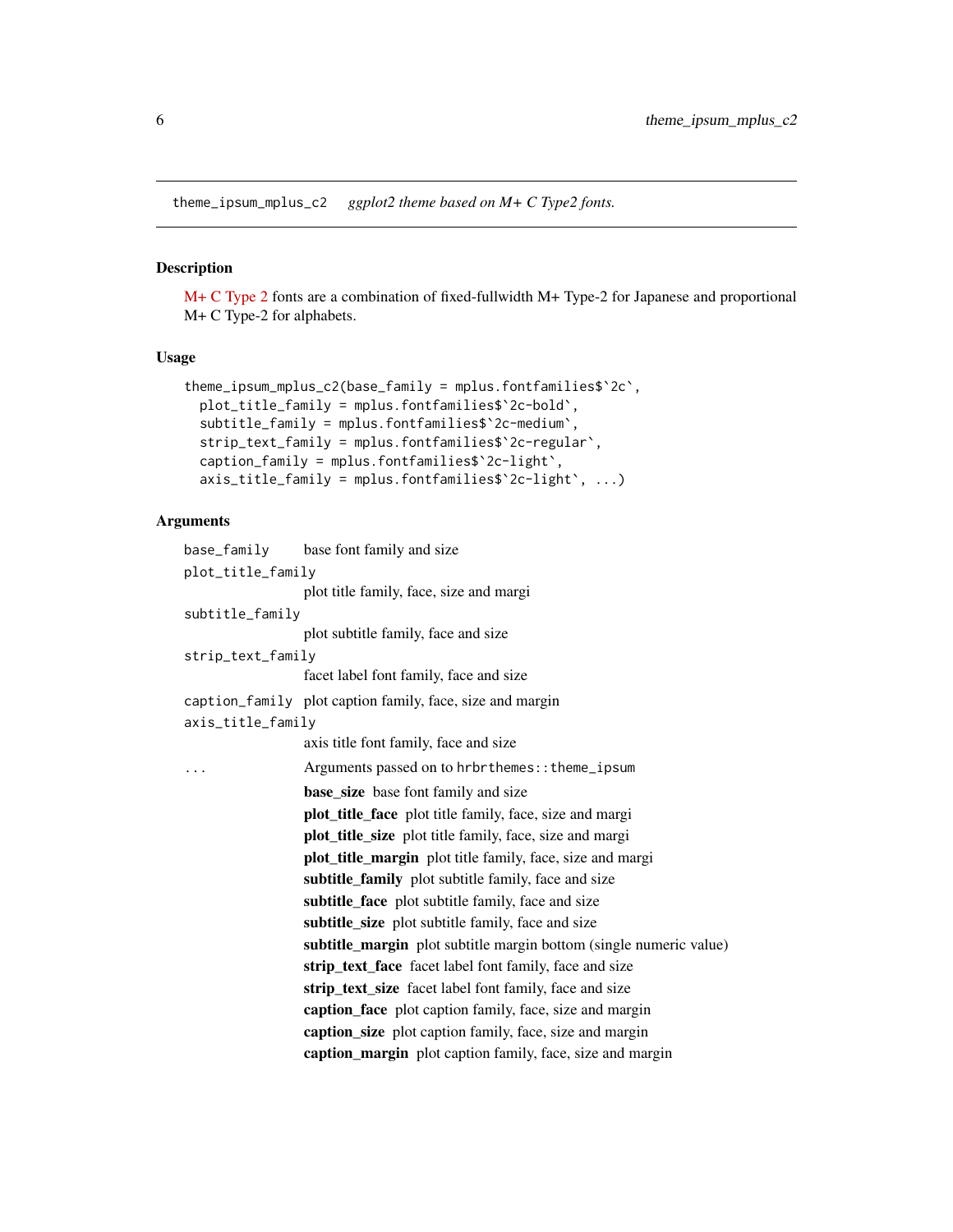<span id="page-6-0"></span>axis\_title\_face axis title font family, face and size axis\_title\_size axis title font family, face and size axis title just axis title font justification, one of [blmcrt] plot\_margin plot margin (specify with [ggplot2::margin\)](#page-0-0) **grid** panel grid (TRUE, FALSE, or a combination of  $X$ ,  $x$ ,  $Y$ ,  $y$ ) axis add x or y axes? TRUE, FALSE, "xy" ticks ticks if TRUE add ticks

#### Why Arial Narrow?

First and foremost, Arial Narrow is generally installed by default or readily available on any modern system, so it's "free"-ish; plus, it is a condensed font with solid default kerning pairs and geometric numbers.

# Building upon theme\_ipsum

The function is setup in such a way that you can customize your own one by just wrapping the call and changing the parameters. See source for examples.

#### Gotchas

There are distinctions between font names and various devices. Names that work for display graphics devices and bitmap ones such as png may not work well for PostScript or PDF ones. You may need two versions of a font-based theme function for them to work in a particular situation. This situation usually only arises when using a newer font with many weights but somewhat irregular internal font name patterns.

theme\_ipsum\_mplus\_m1 *ggplot2 theme based on M+ M Type1 fonts.*

# Description

[M+ M Type 1](http://mplus-fonts.osdn.jp/design.html#mplus_m1) fonts are a combination of fixed-fullwidth M+ Type-1 for Japanese and fixedhalfwidth M+ M Type-1 for alphabets.

# Usage

```
theme_ipsum_mplus_m1(base_family = mplus.fontfamilies$`1m`,
 plot_title_family = mplus.fontfamilies$`1m-bold`,
 subtitle_family = mplus.fontfamilies$`1m-medium`,
 strip_text_family = mplus.fontfamilies$`1m-regular`,
 caption_family = mplus.fontfamilies$`1m-light`,
 axis_title_family = mplus.fontfamilies$`1m-light`, ...)
```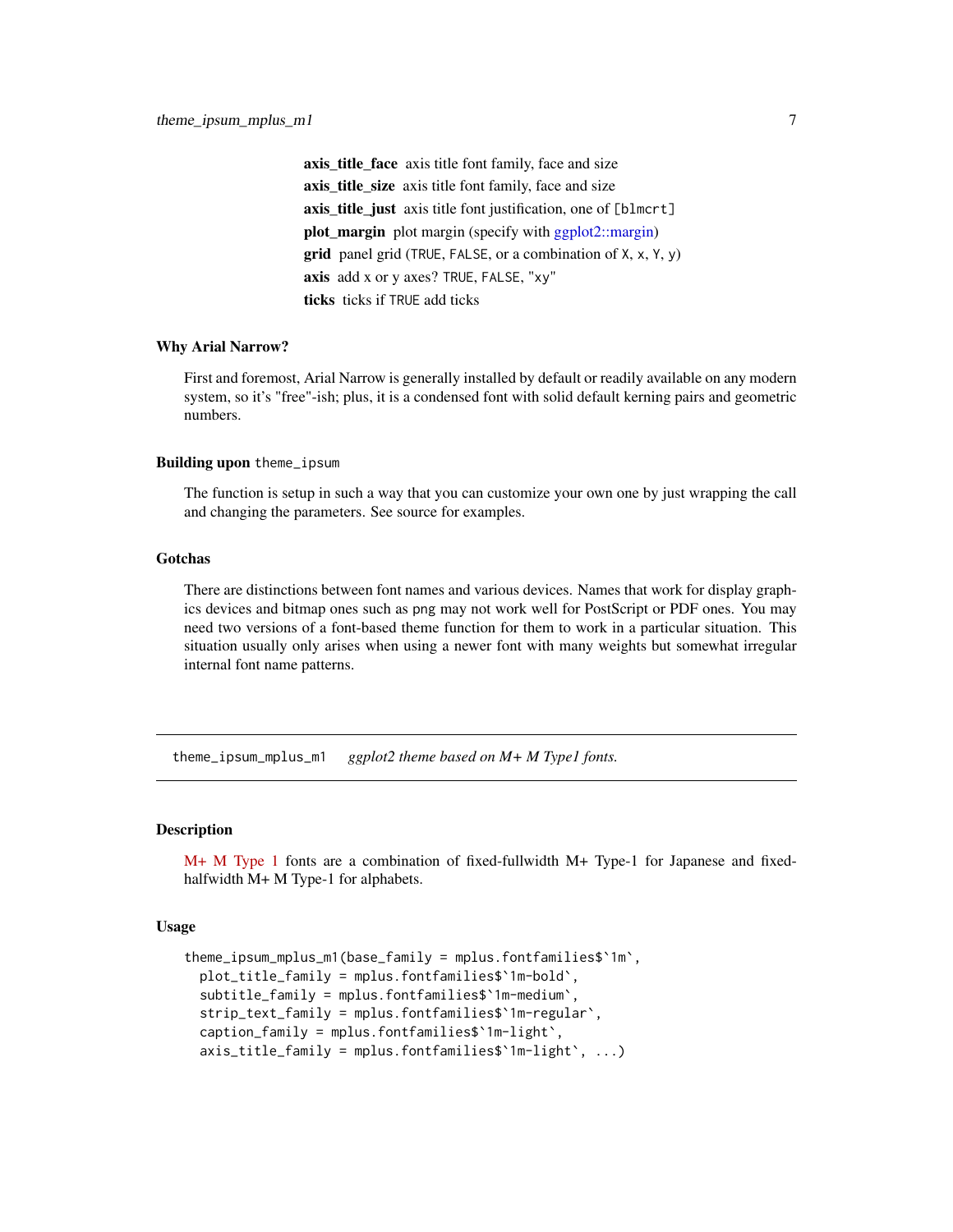# <span id="page-7-0"></span>Arguments

| base_family       | base font family and size                                                 |  |
|-------------------|---------------------------------------------------------------------------|--|
| plot_title_family |                                                                           |  |
|                   | plot title family, face, size and margi                                   |  |
| subtitle_family   |                                                                           |  |
|                   | plot subtitle family, face and size                                       |  |
| strip_text_family |                                                                           |  |
|                   | facet label font family, face and size                                    |  |
|                   | caption_family plot caption family, face, size and margin                 |  |
| axis_title_family |                                                                           |  |
|                   | axis title font family, face and size                                     |  |
| .                 | Arguments passed on to hrbrthemes:: theme_ipsum                           |  |
|                   | <b>base_size</b> base font family and size                                |  |
|                   | plot_title_face plot title family, face, size and margi                   |  |
|                   | plot_title_size plot title family, face, size and margi                   |  |
|                   | plot_title_margin plot title family, face, size and margi                 |  |
|                   | subtitle_family plot subtitle family, face and size                       |  |
|                   | subtitle_face plot subtitle family, face and size                         |  |
|                   | subtitle_size plot subtitle family, face and size                         |  |
|                   | subtitle_margin plot subtitle margin bottom (single numeric value)        |  |
|                   | strip_text_face facet label font family, face and size                    |  |
|                   | strip_text_size facet label font family, face and size                    |  |
|                   | caption_face plot caption family, face, size and margin                   |  |
|                   | caption_size plot caption family, face, size and margin                   |  |
|                   | caption_margin plot caption family, face, size and margin                 |  |
|                   | axis_title_face axis title font family, face and size                     |  |
|                   | axis_title_size axis title font family, face and size                     |  |
|                   | axis_title_just axis title font justification, one of [blmcrt]            |  |
|                   | <b>plot_margin</b> plot margin (specify with ggplot2::margin)             |  |
|                   | grid panel grid (TRUE, FALSE, or a combination of $X$ , $x$ , $Y$ , $y$ ) |  |
|                   | axis add x or y axes? TRUE, FALSE, "xy"                                   |  |
|                   | ticks ticks if TRUE add ticks                                             |  |

# Why Arial Narrow?

First and foremost, Arial Narrow is generally installed by default or readily available on any modern system, so it's "free"-ish; plus, it is a condensed font with solid default kerning pairs and geometric numbers.

# Building upon theme\_ipsum

The function is setup in such a way that you can customize your own one by just wrapping the call and changing the parameters. See source for examples.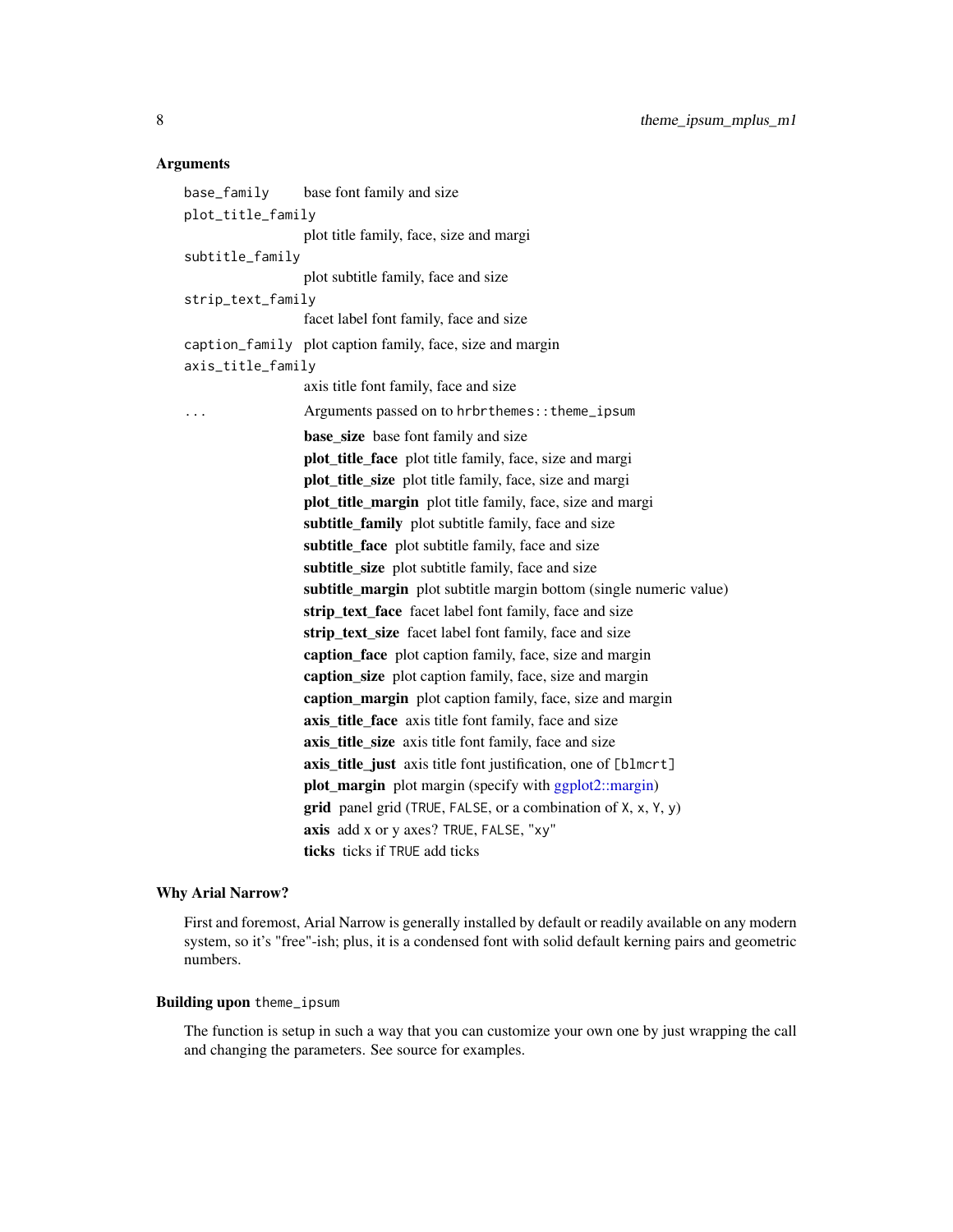#### <span id="page-8-0"></span>Gotchas

There are distinctions between font names and various devices. Names that work for display graphics devices and bitmap ones such as png may not work well for PostScript or PDF ones. You may need two versions of a font-based theme function for them to work in a particular situation. This situation usually only arises when using a newer font with many weights but somewhat irregular internal font name patterns.

theme\_ipsum\_mplus\_m2 *ggplot2 theme based on M+ M Type2 fonts.*

# Description

[M+ M Type 2](http://mplus-fonts.osdn.jp/design.html#mplus_m2) fonts are a combination of fixed-fullwidth M+ Type-2 for Japanese and fixedhalfwidth M+ M Type-2 for alphabets.

# Usage

```
theme_ipsum_mplus_m2(base_family = mplus.fontfamilies$`2m`,
 plot_title_family = mplus.fontfamilies$`2m-bold`,
  subtitle_family = mplus.fontfamilies$`2m-medium`,
  strip_text_family = mplus.fontfamilies$`2m-regular`,
  caption_family = mplus.fontfamilies$`2m-light`,
  axis_title_family = mplus.fontfamilies$`2m-light`, ...)
```

|                   | base_family base font family and size                          |  |
|-------------------|----------------------------------------------------------------|--|
| plot_title_family |                                                                |  |
|                   | plot title family, face, size and margi                        |  |
| subtitle_family   |                                                                |  |
|                   | plot subtitle family, face and size                            |  |
| strip_text_family |                                                                |  |
|                   | facet label font family, face and size                         |  |
|                   | caption_family plot caption family, face, size and margin      |  |
| axis_title_family |                                                                |  |
|                   | axis title font family, face and size                          |  |
|                   | Arguments passed on to hrbrthemes:: theme_ipsum                |  |
|                   | <b>base_size</b> base font family and size                     |  |
|                   | <b>plot_title_face</b> plot title family, face, size and margi |  |
|                   | <b>plot_title_size</b> plot title family, face, size and margi |  |
|                   | plot_title_margin plot title family, face, size and margi      |  |
|                   | subtitle_family plot subtitle family, face and size            |  |
|                   | subtitle_face plot subtitle family, face and size              |  |
|                   | subtitle_size plot subtitle family, face and size              |  |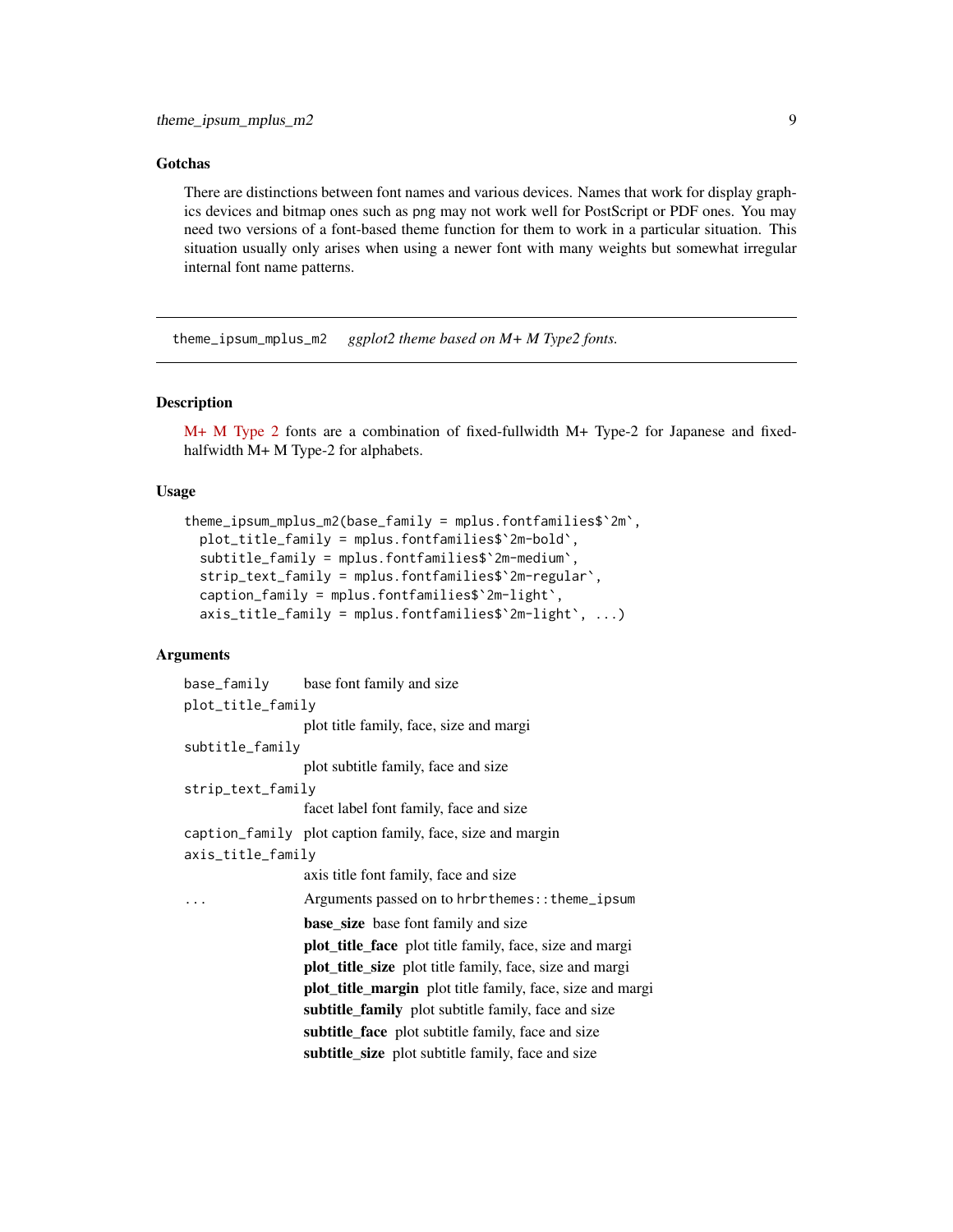<span id="page-9-0"></span>subtitle\_margin plot subtitle margin bottom (single numeric value) strip\_text\_face facet label font family, face and size strip text size facet label font family, face and size caption face plot caption family, face, size and margin caption\_size plot caption family, face, size and margin caption\_margin plot caption family, face, size and margin axis title face axis title font family, face and size axis\_title\_size axis title font family, face and size axis\_title\_just axis title font justification, one of [blmcrt] plot\_margin plot margin (specify with [ggplot2::margin\)](#page-0-0)  $grid$  panel grid (TRUE, FALSE, or a combination of  $X, X, Y, y$ ) axis add x or y axes? TRUE, FALSE, "xy" ticks ticks if TRUE add ticks

#### Why Arial Narrow?

First and foremost, Arial Narrow is generally installed by default or readily available on any modern system, so it's "free"-ish; plus, it is a condensed font with solid default kerning pairs and geometric numbers.

## Building upon theme\_ipsum

The function is setup in such a way that you can customize your own one by just wrapping the call and changing the parameters. See source for examples.

# Gotchas

There are distinctions between font names and various devices. Names that work for display graphics devices and bitmap ones such as png may not work well for PostScript or PDF ones. You may need two versions of a font-based theme function for them to work in a particular situation. This situation usually only arises when using a newer font with many weights but somewhat irregular internal font name patterns.

theme\_ipsum\_mplus\_mn1 *ggplot2 theme based on M+ MN Type1 fonts.*

# **Description**

[M+ MN Type 1](http://mplus-fonts.osdn.jp/design.html#mplus_mn1) fonts are a combination of fixed-fullwidth M+ Type-1 for Japanese and fixedhalfwidth M+ MN Type-1 for alphabets.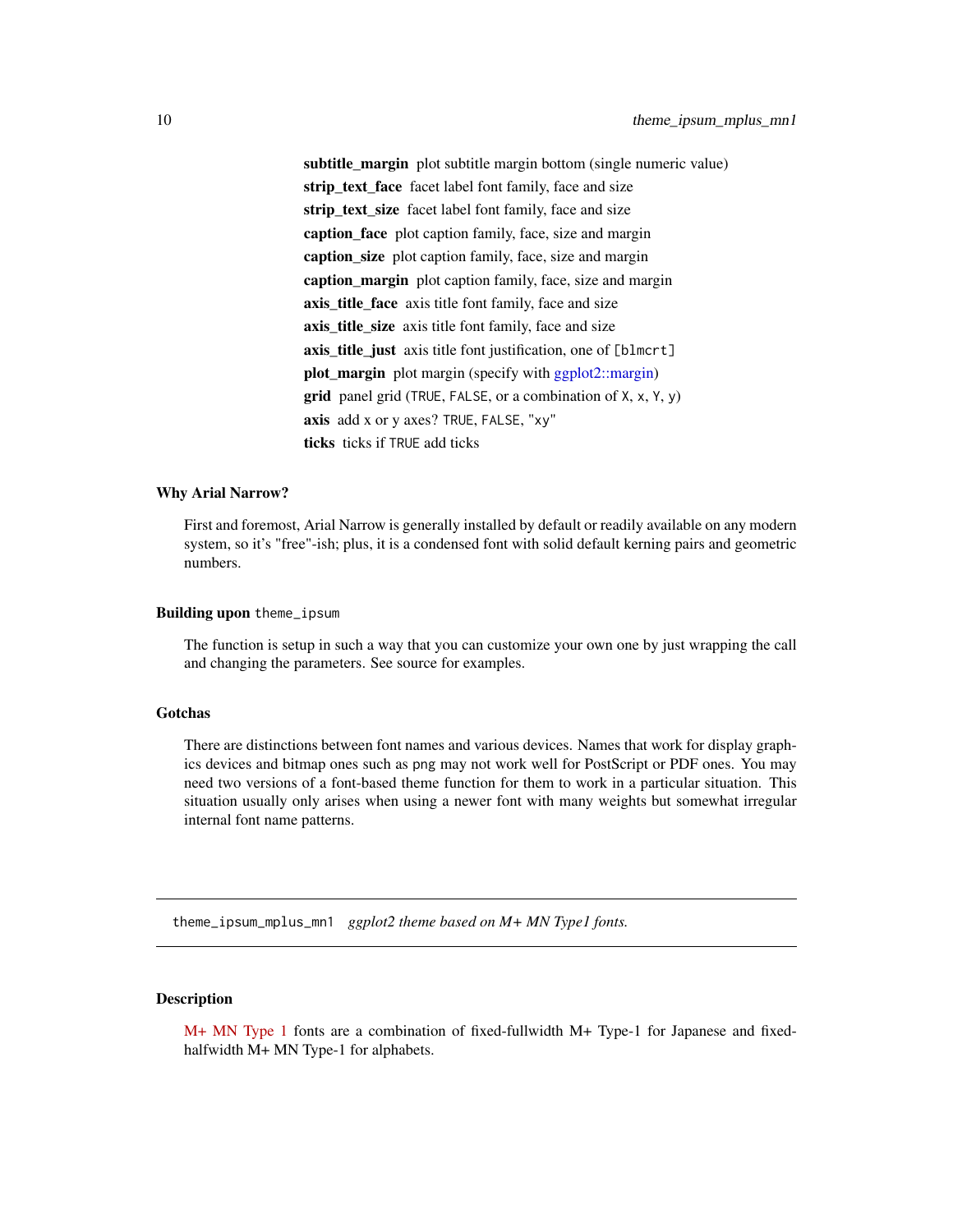# <span id="page-10-0"></span>Usage

```
theme_ipsum_mplus_mn1(base_family = mplus.fontfamilies$`1mn`,
 plot_title_family = mplus.fontfamilies$`1mn-bold`,
  subtitle_family = mplus.fontfamilies$`1mn-medium`,
 strip_text_family = mplus.fontfamilies$`1mn-regular`,
  caption_family = mplus.fontfamilies$`1mn-light`,
  axis_title_family = mplus.fontfamilies$`1mn-light`, ...)
```

| base_family       | base font family and size                                          |
|-------------------|--------------------------------------------------------------------|
| plot_title_family |                                                                    |
|                   | plot title family, face, size and margi                            |
| subtitle_family   |                                                                    |
|                   | plot subtitle family, face and size                                |
| strip_text_family |                                                                    |
|                   | facet label font family, face and size                             |
|                   | caption_family plot caption family, face, size and margin          |
| axis_title_family |                                                                    |
|                   | axis title font family, face and size                              |
| $\ddots$          | Arguments passed on to hrbrthemes:: theme_ipsum                    |
|                   | <b>base_size</b> base font family and size                         |
|                   | plot_title_face plot title family, face, size and margi            |
|                   | plot_title_size plot title family, face, size and margi            |
|                   | plot_title_margin plot title family, face, size and margi          |
|                   | subtitle_family plot subtitle family, face and size                |
|                   | subtitle_face plot subtitle family, face and size                  |
|                   | subtitle_size plot subtitle family, face and size                  |
|                   | subtitle_margin plot subtitle margin bottom (single numeric value) |
|                   | strip_text_face facet label font family, face and size             |
|                   | strip_text_size facet label font family, face and size             |
|                   | caption_face plot caption family, face, size and margin            |
|                   | caption_size plot caption family, face, size and margin            |
|                   | caption_margin plot caption family, face, size and margin          |
|                   | axis_title_face axis title font family, face and size              |
|                   | axis_title_size axis title font family, face and size              |
|                   | axis_title_just axis title font justification, one of [blmcrt]     |
|                   | plot_margin plot margin (specify with ggplot2::margin)             |
|                   | grid panel grid (TRUE, FALSE, or a combination of X, x, Y, y)      |
|                   | axis add x or y axes? TRUE, FALSE, "xy"                            |
|                   | ticks ticks if TRUE add ticks                                      |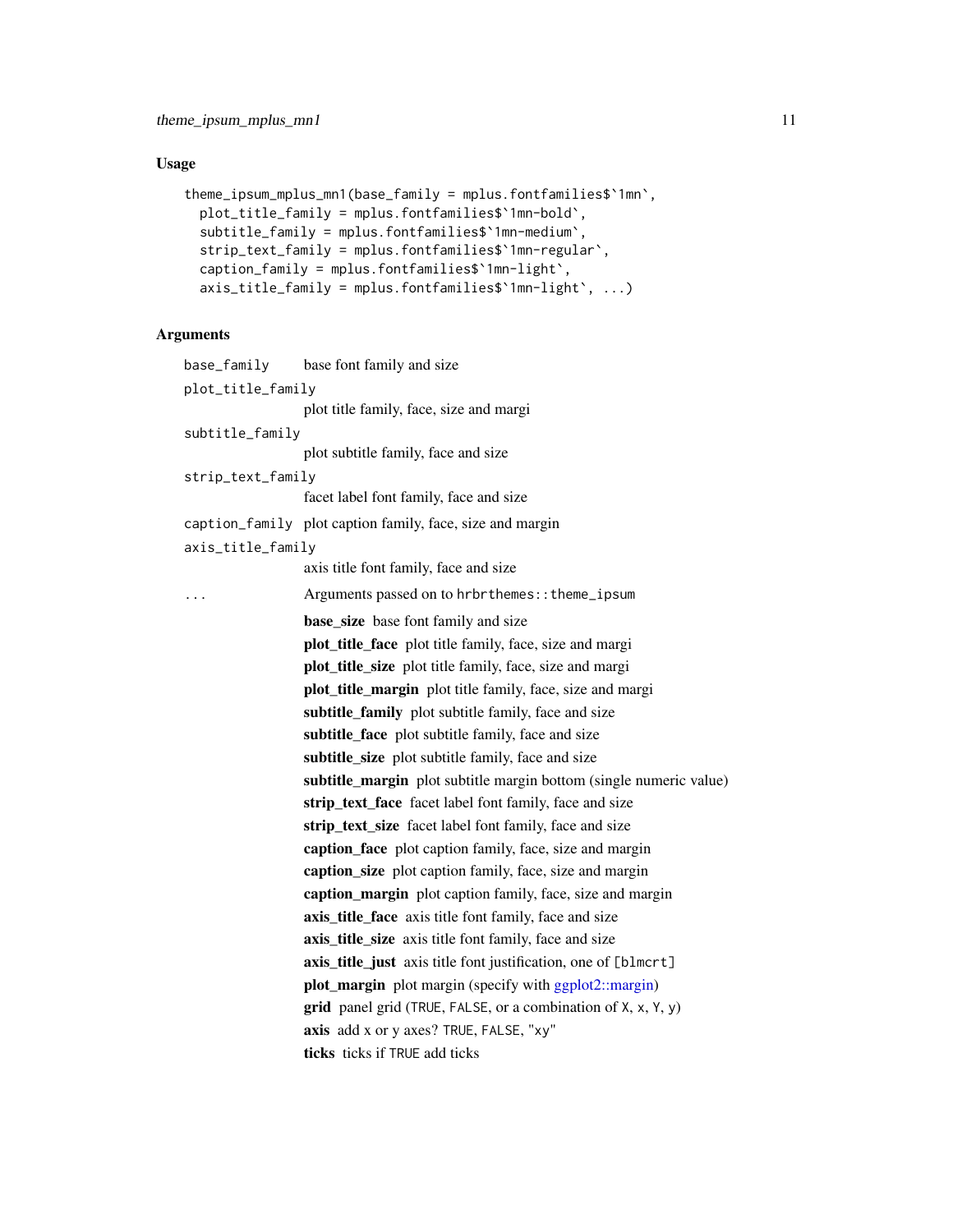#### <span id="page-11-0"></span>Why Arial Narrow?

First and foremost, Arial Narrow is generally installed by default or readily available on any modern system, so it's "free"-ish; plus, it is a condensed font with solid default kerning pairs and geometric numbers.

# Building upon theme\_ipsum

The function is setup in such a way that you can customize your own one by just wrapping the call and changing the parameters. See source for examples.

#### Gotchas

There are distinctions between font names and various devices. Names that work for display graphics devices and bitmap ones such as png may not work well for PostScript or PDF ones. You may need two versions of a font-based theme function for them to work in a particular situation. This situation usually only arises when using a newer font with many weights but somewhat irregular internal font name patterns.

theme\_ipsum\_mplus\_p1 *ggplot2 theme based on M+ P Type1 fonts.*

# **Description**

[M+ P Type 1](http://mplus-fonts.osdn.jp/design.html#mplus_p1) fonts are a combination of fixed-fullwidth M+ Type-1 for Japanese and proportional M+ P Type-1 for alphabets.

# Usage

```
theme_ipsum_mplus_p1(base_family = mplus.fontfamilies$`1p`,
 plot_title_family = mplus.fontfamilies$`1p-bold`,
  subtitle_family = mplus.fontfamilies$`1p-medium`,
  strip_text_family = mplus.fontfamilies$`1p-regular`,
  caption_family = mplus.fontfamilies$`1p-light`,
  axis_title_family = mplus.fontfamilies$`1p-light`, ...)
```

| base_family       | base font family and size                                 |  |  |
|-------------------|-----------------------------------------------------------|--|--|
| plot_title_family |                                                           |  |  |
|                   | plot title family, face, size and margi                   |  |  |
| subtitle_family   |                                                           |  |  |
|                   | plot subtitle family, face and size                       |  |  |
| strip_text_family |                                                           |  |  |
|                   | facet label font family, face and size                    |  |  |
|                   | caption_family plot caption family, face, size and margin |  |  |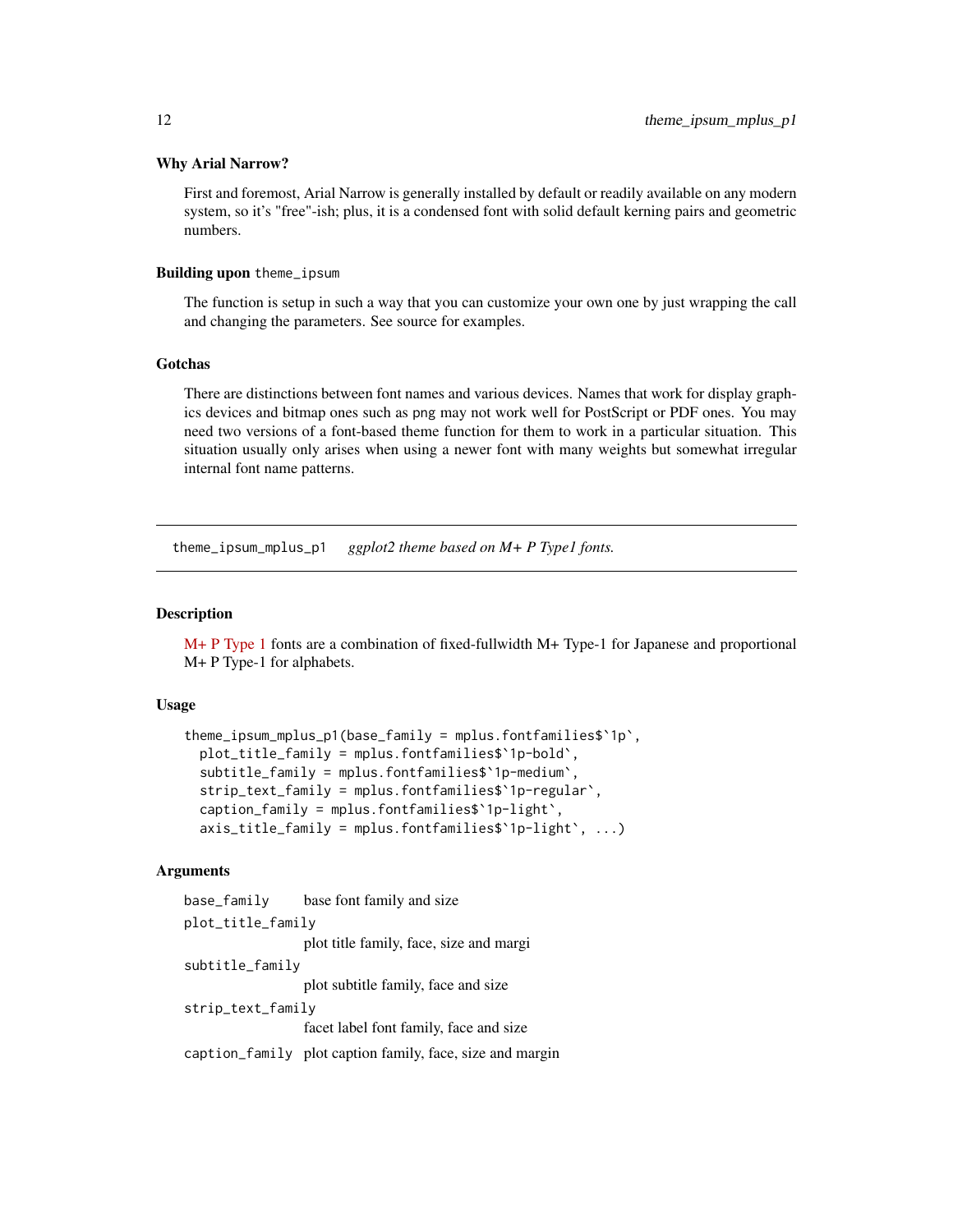<span id="page-12-0"></span>axis\_title\_family

axis title font family, face and size ... Arguments passed on to hrbrthemes::theme\_ipsum base\_size base font family and size plot title face plot title family, face, size and margi plot\_title\_size plot title family, face, size and margi plot\_title\_margin plot title family, face, size and margi subtitle\_family plot subtitle family, face and size subtitle face plot subtitle family, face and size subtitle\_size plot subtitle family, face and size subtitle\_margin plot subtitle margin bottom (single numeric value) strip\_text\_face facet label font family, face and size strip\_text\_size facet label font family, face and size caption\_face plot caption family, face, size and margin caption\_size plot caption family, face, size and margin caption margin plot caption family, face, size and margin axis title face axis title font family, face and size axis\_title\_size axis title font family, face and size axis\_title\_just axis title font justification, one of [blmcrt] plot\_margin plot margin (specify with [ggplot2::margin\)](#page-0-0) **grid** panel grid (TRUE, FALSE, or a combination of  $X$ ,  $x$ ,  $Y$ ,  $y$ ) axis add x or y axes? TRUE, FALSE, "xy" ticks ticks if TRUE add ticks

# Why Arial Narrow?

First and foremost, Arial Narrow is generally installed by default or readily available on any modern system, so it's "free"-ish; plus, it is a condensed font with solid default kerning pairs and geometric numbers.

# Building upon theme\_ipsum

The function is setup in such a way that you can customize your own one by just wrapping the call and changing the parameters. See source for examples.

# Gotchas

There are distinctions between font names and various devices. Names that work for display graphics devices and bitmap ones such as png may not work well for PostScript or PDF ones. You may need two versions of a font-based theme function for them to work in a particular situation. This situation usually only arises when using a newer font with many weights but somewhat irregular internal font name patterns.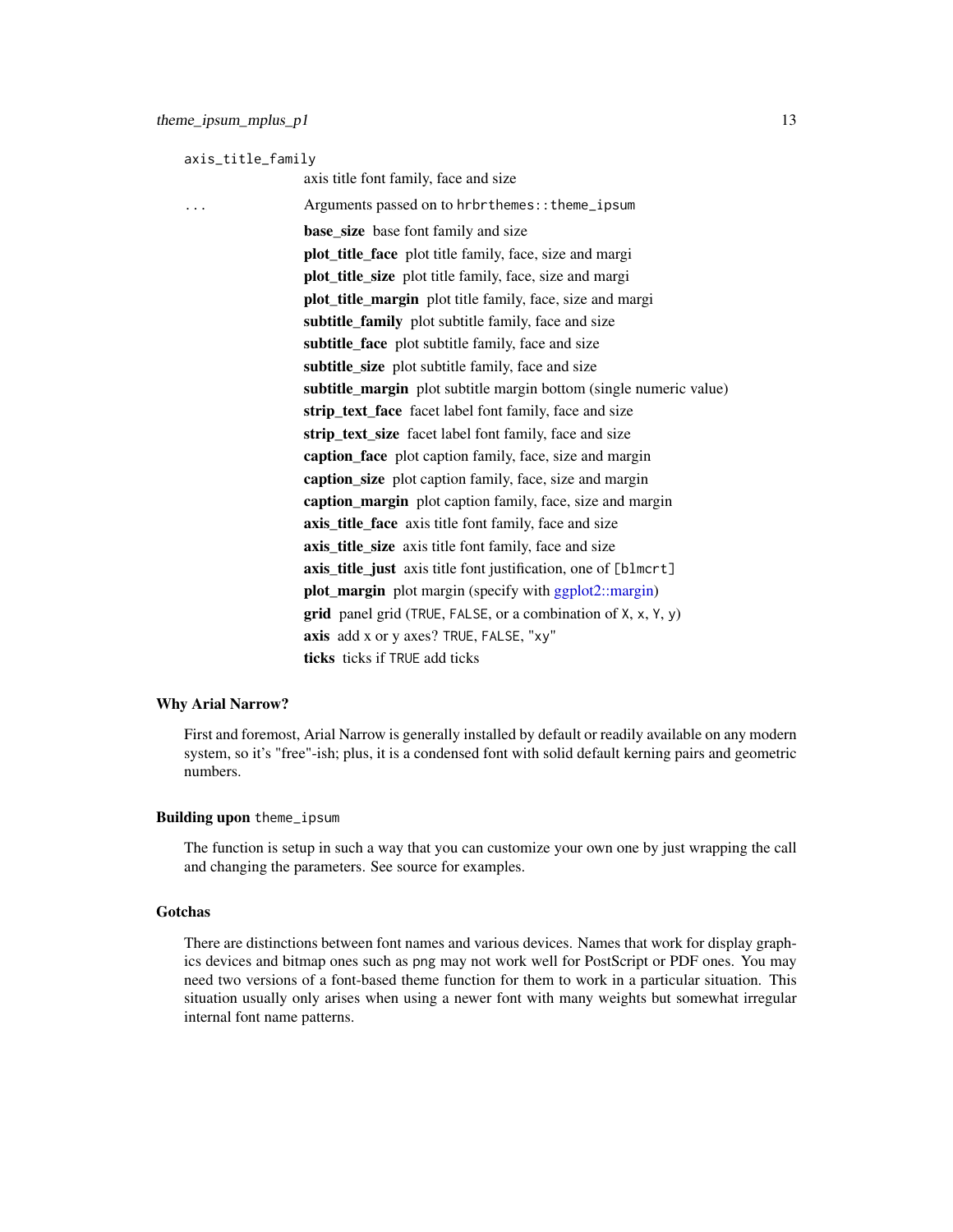<span id="page-13-0"></span>theme\_ipsum\_mplus\_p2 *ggplot2 theme based on M+ P Type2 fonts.*

# Description

[M+ P Type 2](http://mplus-fonts.osdn.jp/design.html#mplus_p2) fonts are a combination of fixed-fullwidth M+ Type-2 for Japanese and proportional M+ P Type-2 for alphabets.

# Usage

```
theme_ipsum_mplus_p2(base_family = mplus.fontfamilies$`2p`,
 plot_title_family = mplus.fontfamilies$`2p-bold`,
 subtitle_family = mplus.fontfamilies$`2p-medium`,
 strip_text_family = mplus.fontfamilies$`2p-regular`,
 caption_family = mplus.fontfamilies$`2p-light`,
 axis_title_family = mplus.fontfamilies$`2p-light`, ...)
```

|                   | base_family base font family and size                              |
|-------------------|--------------------------------------------------------------------|
| plot_title_family |                                                                    |
|                   | plot title family, face, size and margi                            |
| subtitle_family   |                                                                    |
|                   | plot subtitle family, face and size                                |
| strip_text_family |                                                                    |
|                   | facet label font family, face and size                             |
|                   | caption_family plot caption family, face, size and margin          |
| axis_title_family |                                                                    |
|                   | axis title font family, face and size                              |
| .                 | Arguments passed on to hrbrthemes:: theme_ipsum                    |
|                   | <b>base_size</b> base font family and size                         |
|                   | plot_title_face plot title family, face, size and margi            |
|                   | <b>plot_title_size</b> plot title family, face, size and margi     |
|                   | plot_title_margin plot title family, face, size and margi          |
|                   | subtitle_family plot subtitle family, face and size                |
|                   | subtitle_face plot subtitle family, face and size                  |
|                   | subtitle_size plot subtitle family, face and size                  |
|                   | subtitle_margin plot subtitle margin bottom (single numeric value) |
|                   | <b>strip_text_face</b> facet label font family, face and size      |
|                   | strip_text_size facet label font family, face and size             |
|                   | caption_face plot caption family, face, size and margin            |
|                   | caption_size plot caption family, face, size and margin            |
|                   | caption_margin plot caption family, face, size and margin          |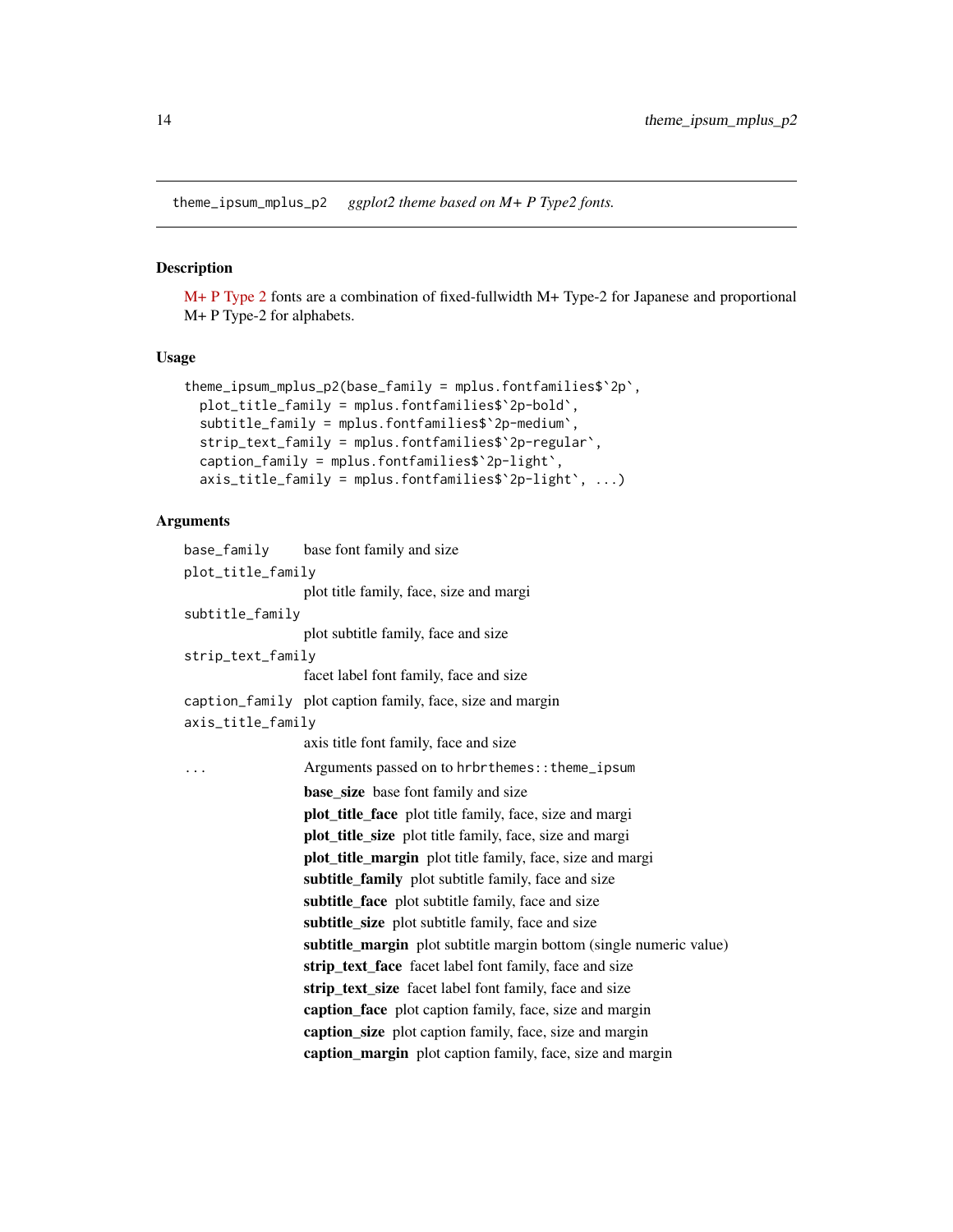<span id="page-14-0"></span>axis\_title\_face axis title font family, face and size axis\_title\_size axis title font family, face and size axis\_title\_just axis title font justification, one of [blmcrt] plot\_margin plot margin (specify with [ggplot2::margin\)](#page-0-0) **grid** panel grid (TRUE, FALSE, or a combination of  $X$ ,  $X$ ,  $Y$ ,  $Y$ ) axis add x or y axes? TRUE, FALSE, "xy" ticks ticks if TRUE add ticks

# Why Arial Narrow?

First and foremost, Arial Narrow is generally installed by default or readily available on any modern system, so it's "free"-ish; plus, it is a condensed font with solid default kerning pairs and geometric numbers.

#### Building upon theme\_ipsum

The function is setup in such a way that you can customize your own one by just wrapping the call and changing the parameters. See source for examples.

# Gotchas

There are distinctions between font names and various devices. Names that work for display graphics devices and bitmap ones such as png may not work well for PostScript or PDF ones. You may need two versions of a font-based theme function for them to work in a particular situation. This situation usually only arises when using a newer font with many weights but somewhat irregular internal font name patterns.